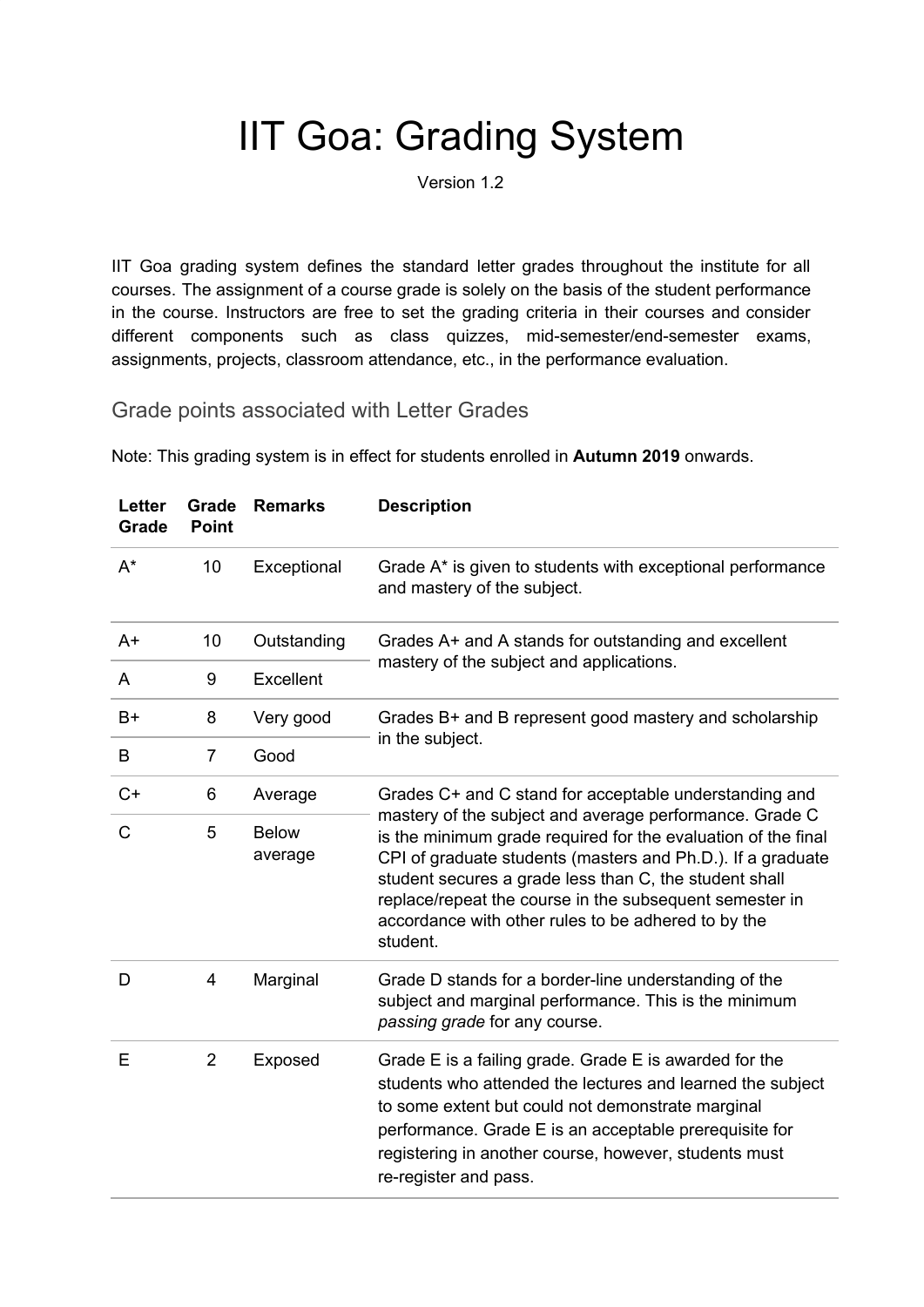| F         | 0/NA      | Poor                               | A failing grade. When this grade is given to a Pass/Fail<br>course, no grade points allocated and not counted in SPI /<br>CPI <sup>1</sup> calculations. However, it will be counted as a backlog.                                                                                                                                                                                                                                                                                                                                                                                                |
|-----------|-----------|------------------------------------|---------------------------------------------------------------------------------------------------------------------------------------------------------------------------------------------------------------------------------------------------------------------------------------------------------------------------------------------------------------------------------------------------------------------------------------------------------------------------------------------------------------------------------------------------------------------------------------------------|
| P         | <b>NA</b> | Pass                               | This grade is solely for Pass/Fail courses and represents<br>satisfactory performance. No grade points allocated.                                                                                                                                                                                                                                                                                                                                                                                                                                                                                 |
| S         | <b>NA</b> | Satisfactory                       | Progress satisfactorily in a thesis, research, or<br>project-oriented course. No grade points allocated.                                                                                                                                                                                                                                                                                                                                                                                                                                                                                          |
| U         | <b>NA</b> | Unsatisfactory                     | Progress unsatisfactorily in a thesis, research, or<br>project-oriented course. No grade points allocated.                                                                                                                                                                                                                                                                                                                                                                                                                                                                                        |
|           | <b>NA</b> | Incomplete                         | Grade I is awarded in a lecture/lab course if a student has<br>satisfactory performance, but has<br>not appeared for the end-semester examination on<br>medical grounds, or<br>performed poorly/did not appear in the<br>end-semester examination due to unavoidable<br>circumstances.<br>The student has to appear in the end semester examination<br>when the course is offered next or when the exam is offered<br>next; otherwise, this grade will be converted to grade F.<br>Grade I will then be converted into a performance grade<br>depending on the overall performance in the course. |
| W         | <b>NA</b> | Withdrawn                          | The course is withdrawn after the initial course adjustment<br>period and before the course drop deadline specified in the<br>academic calendar. This grade appears in a student's<br>transcript.                                                                                                                                                                                                                                                                                                                                                                                                 |
| L         | <b>NA</b> | Audit                              | Students registered for a course as <i>audit</i> shall be awarded<br>grade L if they fulfill the requirement of duly satisfactory<br>performance as prescribed by the Instructor. If a student<br>does not qualify for the grade L, it will be assumed that the<br>course has been dropped by that student and will not<br>appear in the transcript.                                                                                                                                                                                                                                              |
| <b>FN</b> | 0         | Freshman<br>failed                 | Grade FN is awarded only for first-semester undergraduate<br>students in core courses (i.e. to facilitate the IIT Goa No-fail<br>Policy; see the respective policy for more details). No grade<br>point is awarded. The student gets one more chance to<br>register the same course to improve grades. Grade FN is<br>an internal grade and never shown in the transcripts.                                                                                                                                                                                                                       |
| <b>FX</b> | 0         | Failed due to<br>low<br>attendance | Grade FX in a course is awarded if a student does not<br>maintain the attendance requirement in the<br>lectures/tutorials. This grade may also be awarded to the<br>students having bad or incomplete in-semester records on                                                                                                                                                                                                                                                                                                                                                                      |

<sup>1</sup> See Annexure I